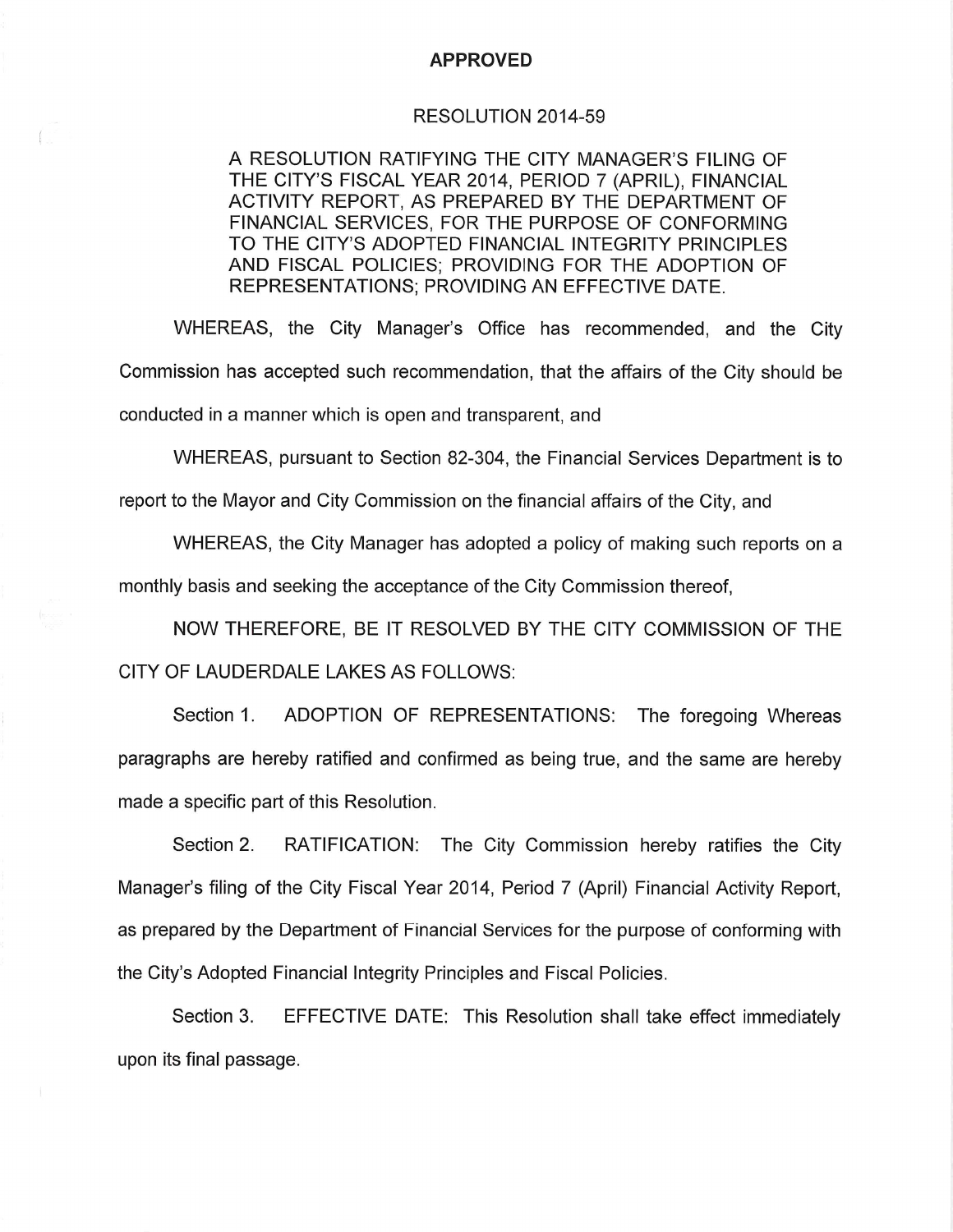ADOPTED BY THE CITY COMMISSION OF THE CITY OF LAUDERDALE

LAKES AT ITS REGULAR MEETING HELD MAY 27, 2014.



SR., MAYOR BARRINGTON A. RUSSELL

SHARON HOUSLIN, ACTING CITY CLERK

JCB:jla

Sponsored by: MARIE W. ELIANOR, Financial Services Director

## **VOTE:**

Vice-Mayor Eileen Rathery Commissioner Edwina Coleman **Commissioner Eric Haynes Commissioner Gloria Lewis Commissioner Patricia Williams Commissioner Levoyd Williams** 

| (For) | (Against) | (Other) |
|-------|-----------|---------|
| (For) | (Against) | (Other) |
| (For) | (Against) | (Other) |
| (For) | (Against) | (Other) |
| (For) | (Against) | (Other) |
| (For) | (Against) | (Other) |